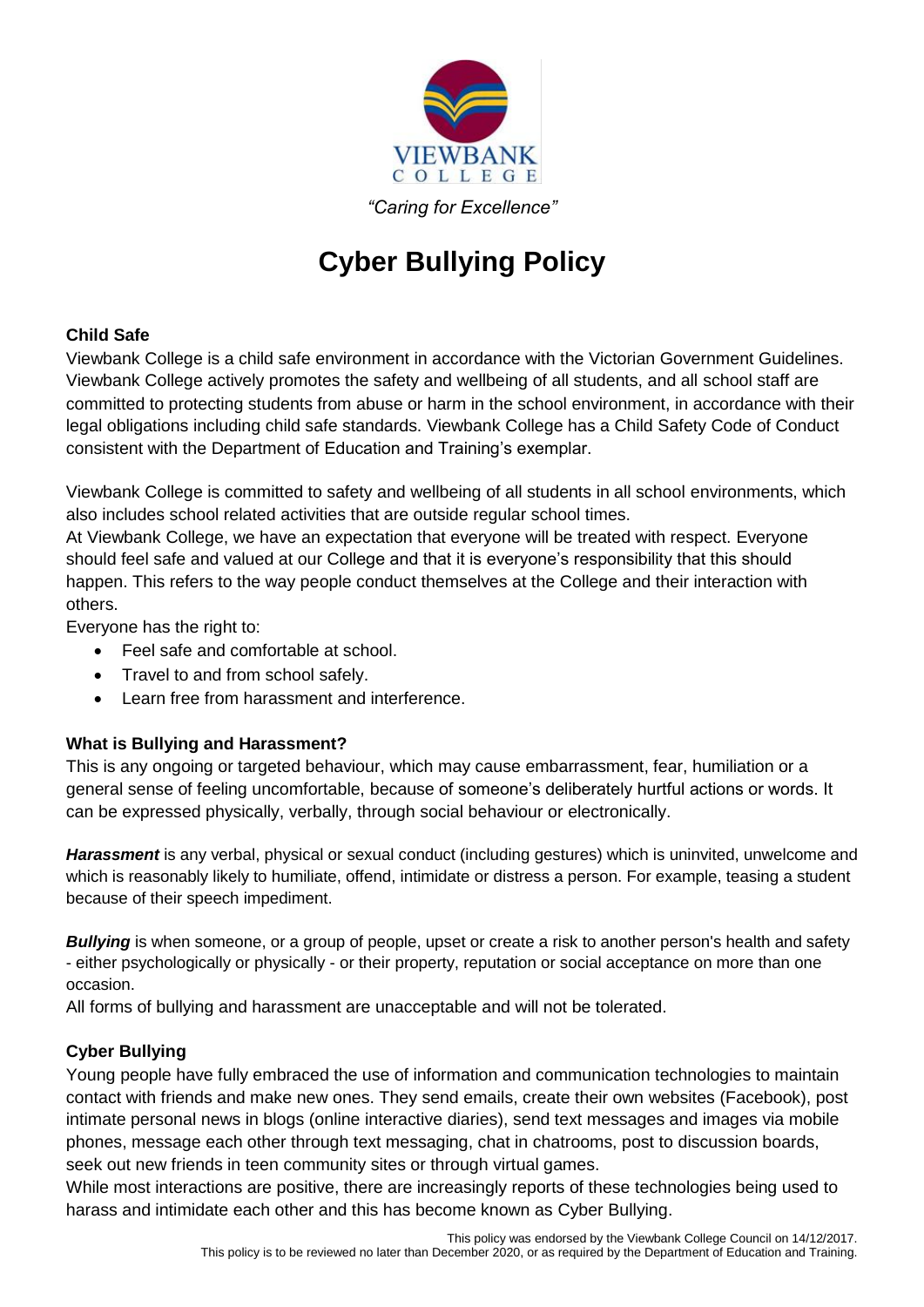# **How is Cyber Bullying the same as face-to-face Bullying?**

Cyber Bullying is the same as face-to-face bullying because such actions:

- Are deliberate and designed to hurt, threaten, intimidate or humiliate.
- Involve an imbalance of power
- Are often repeated.
- Leave the victim feeling defenceless and vulnerable.

## **How is Cyber Bullying different to face-to-face Bullying?**

Cyber Bullying is different to face-to-face bullying. This is verbal and psychological bullying. The Cyber Bully's actions are:

- Very deliberate in targeting of people online and usually intend to hurt, threaten, intimidate or humiliate.
- Often designed to reach a much wider audience.
- Written or videoed and so have greater impact.
- Possible to be accessed 24 hours a day and 7 days a week.
- Able to be stored and have transmission point anywhere.
- Often seemed to be anonymous.
- Not always detected by adults.
- Often generated from home but can affect a student or students at school.

## **Policy**

Viewbank College is committed to developing a safe environment where the students act respectfully, positively and in non-threatening ways towards each other and to members of staff. Viewbank College provides access to a range of ICT applications, including email, Stile, intranet and internet. Both staff and students are expected to use this system and adhere to the protocols for usage. (Refer to College Student Planner for 'Computer Facilities and Internet Acceptable Use Policy'.)

## **Students at Viewbank College** have a responsibility to ensure that they:

- Do not participate in Cyber Bullying.
- Do not use mobile phones, cameras or other digital devices to record audio and visual material that is not authorised as part of the school curriculum program.
- Do not invade the privacy of students, staff and members of the school community through any unauthorised contact, recording or filming.
- Do not create or pass on inappropriate information through digital media or other ICT means.
- Report incidents of Cyber Bullying to a member of staff.
- If someone is being victimised by Cyber Bullying, give support and advise them to talk to an adult.
- If the bullying originates on the intranet, turn the screen off and then alert your teacher and/or parent/guardian.

**Staff at Viewbank College** have the responsibility to ensure that:

- All forms of Cyber Bullying are prohibited at Viewbank College.
- Staff are aware of Cyber Bullying and are able to identify and look for signs of occurrence among the students.
- Students are aware of the consequences of Cyber Bullying.
- A code of conduct is in use for ICT, including computers and mobile phones, whilst on the school premises.
- Appropriate programs and tutorials are implemented. The use of "Cybernetrix" and "Wise up to IT" programs have been created to educate students about safe cyber communication and usage.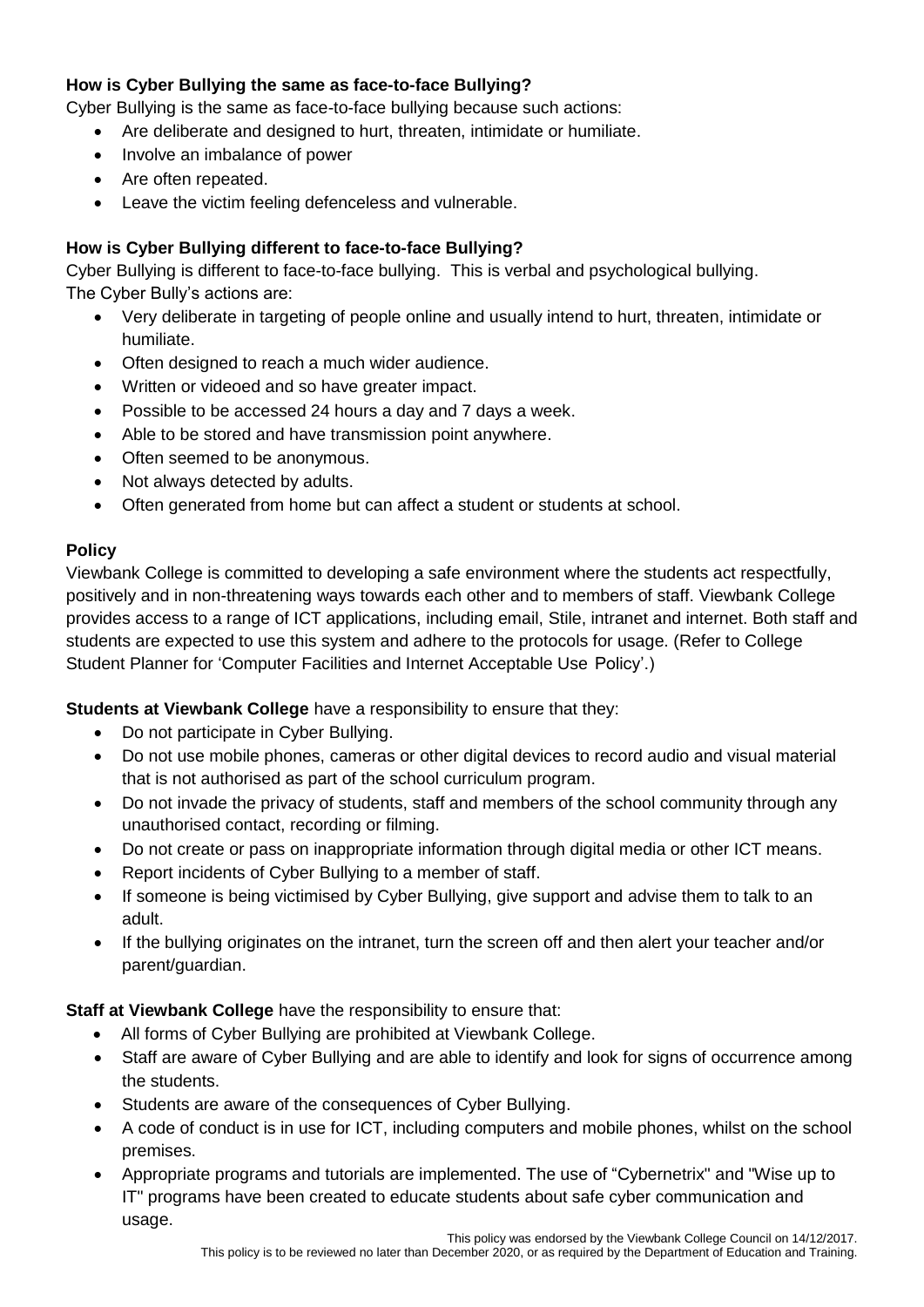- All cases of Cyber Bullying are reported to the classroom teacher, Year Level Wellbeing Leader, Student Welfare Counsellor or Assistant Principal and responded to promptly.
- There is supervision of ICT that is effective for monitoring and deterring Cyber Bullying.

# **Parents have a responsibility** to ensure that they:

- Are aware of Cyber Bullying and are able to identify and look for signs of occurrence if their child is distressed by material sent to them.
- Check if there are recurrences of such materials.
- Do not participate, encourage or support Cyber Bullying.
- Need to understand that if their child engages in Cyber Bullying outside the school grounds and it impacts on another child's learning or wellbeing within the College, then the College will proceed with disciplinary actions.

## **Positive online Behaviour:**

## **What is positive online behaviour?**

As a digital technology and internet user, you have the right to be respected online. You also have the responsibility to interact appropriately with others in cyberspace and to respect them in return.

To keep safe online and have positive experiences, remember these simple steps:

Messaging and email

- Never share your passwords, no matter how much you trust your friends.
- Do not reply to confronting or offensive messages. Block senders of inappropriate or unpleasant messages, or delete the person if they are in your contact list.
- Set your account to 'offline', even when you are online.
- Save all emails and turn on history in your Messaging service to keep a record of all messages. Print out the history.
- Create a screen contact capture of any negative correspondence by pressing "PrtSc" on your keyboard. Paste the message into a word processing program and save a copy as well as printing a copy as evidence.
- Go to the program's website [e.g. email or messaging site]. Find the 'help' menu and type in 'how to report abuse.' Follow the guidelines.
- Create a new email account to contact friends.
- Report the sender to the messaging or email provider. Remember that unknown, private and anonymous communication can be traced.

## Gaming

- Leave or avoid the gaming site.
- Ignore confronting or offensive messages or do not reply.
- Change your profile's ID.
- Delete the person if they are in your gaming list.
- Capture screen dumps of messages.
- Find out if the chat rooms or gaming site you are using has a moderator, and if so, report the abuser.
- Go to the program website, find the 'help' menu and type 'how to report abuse' and search.

#### Mobile Phone

- Do not give out your mobile number to people you do not know or trust.
- Do not take images of other students, nor post them without their permission
- Do not reply to confronting or offensive messages.